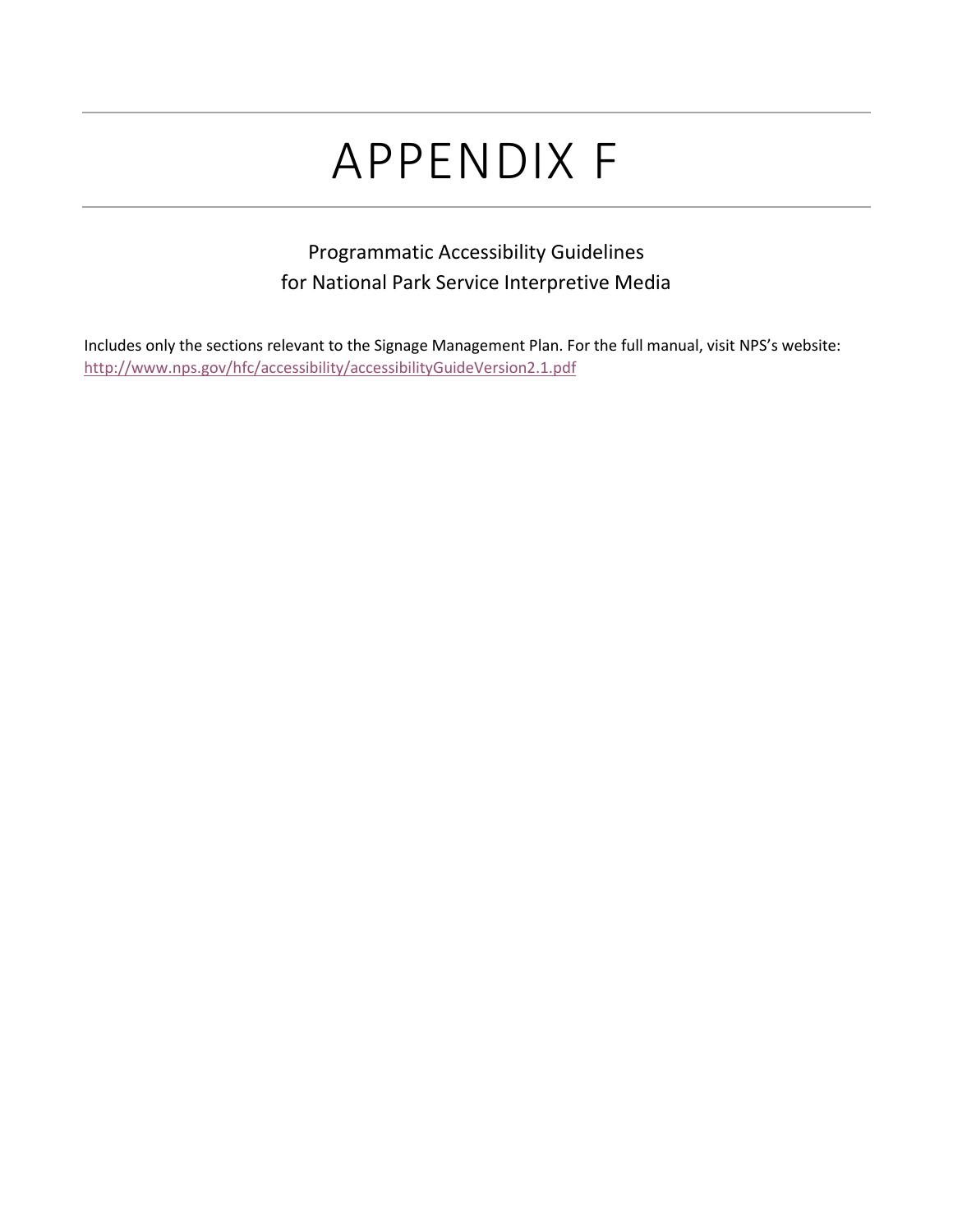**Harpers Ferry Center Center for Media Services National Park Service U.S. Department of the Interior** 



## **Programmatic Accessibility Guidelines for National Park Service Interpretive Media**



Version 2.1, February 2012 **Prepared by the Harpers Ferry Center Accessibility Committee**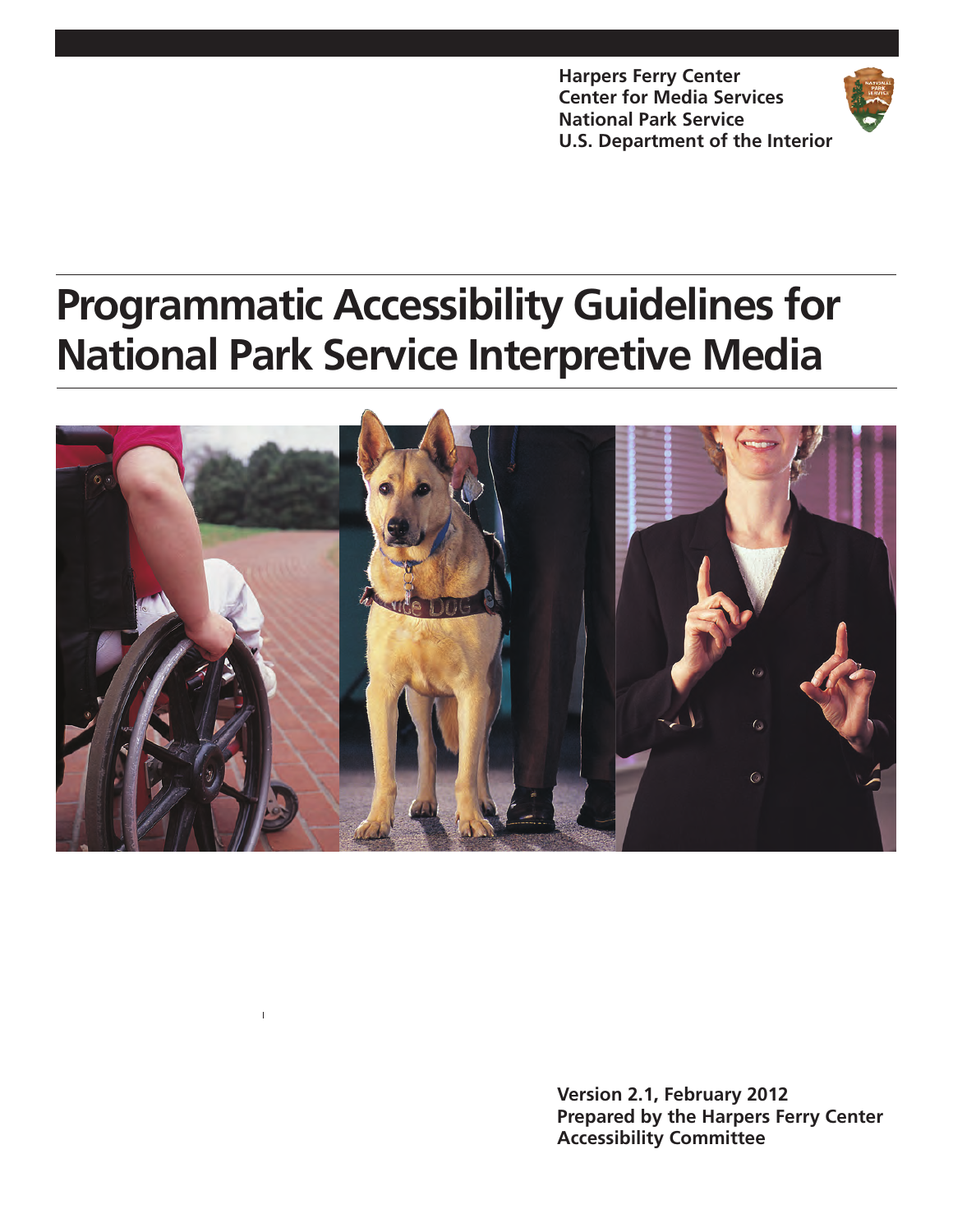## **Table of Contents**

| <b>Chapter</b> |                                              |  |
|----------------|----------------------------------------------|--|
| 1              |                                              |  |
| 2.0            |                                              |  |
| 2.1            |                                              |  |
| 2.2            |                                              |  |
| 2.3            |                                              |  |
| 2.4            |                                              |  |
|                | <b>Guidelines by Interpretive Media Type</b> |  |
| 3              |                                              |  |
| 4              |                                              |  |
| 5              |                                              |  |
| 6              |                                              |  |
| $\overline{7}$ |                                              |  |
| 8              |                                              |  |
| 9              |                                              |  |
| 10             |                                              |  |
| 11             |                                              |  |
| 12             |                                              |  |

## **Appendices**

| Appendix A: Laws, Regulations, and Policies 81 |  |
|------------------------------------------------|--|
|                                                |  |
| Appendix C: The Principles of Universal Design |  |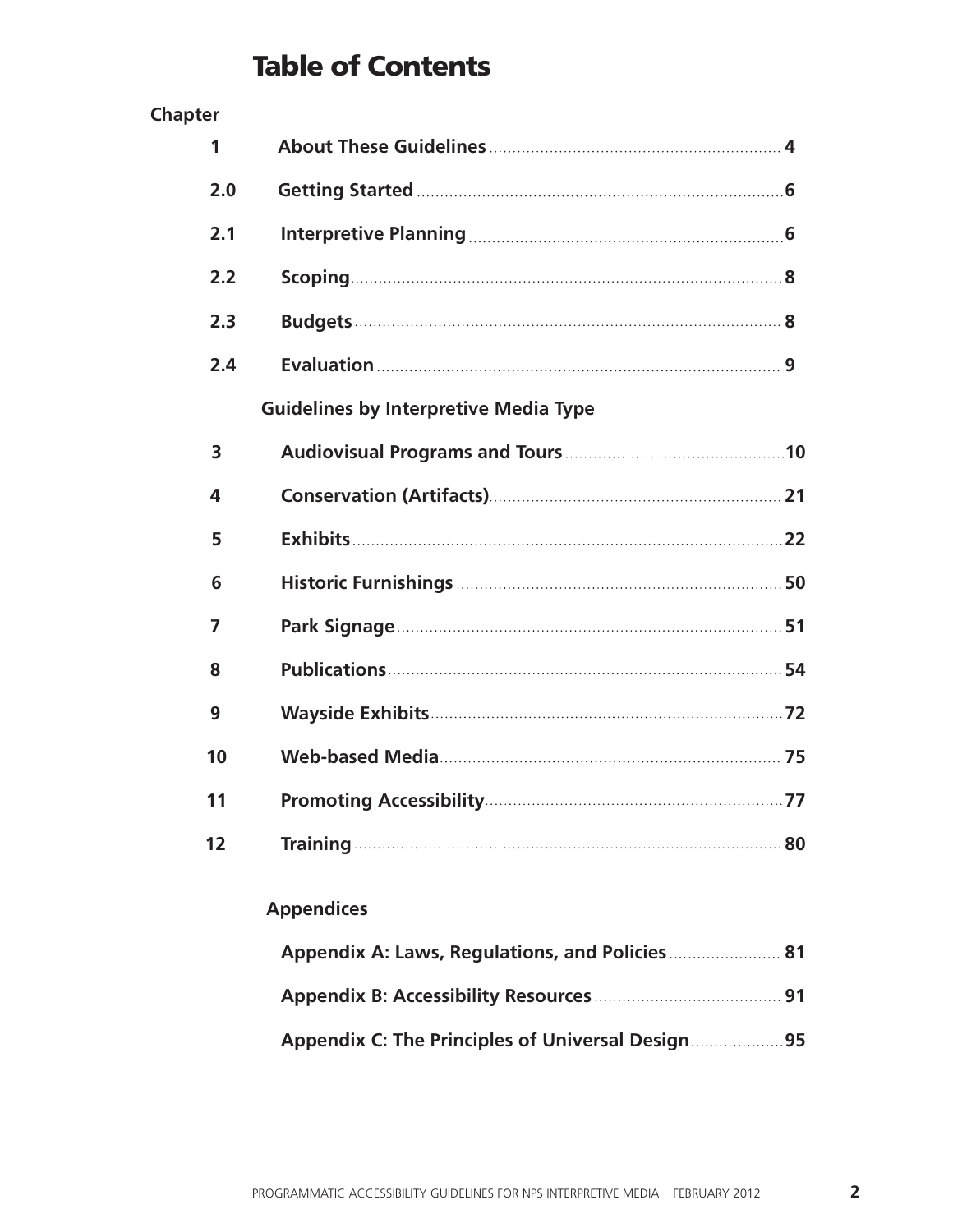| Appendix E: NPS Accessibility Pictograph Symbols101 |          |
|-----------------------------------------------------|----------|
|                                                     | ${.102}$ |

Page 79 and page 101, "Appendix E: NPS Accessibility Pictograph Symbols," are the only sections of this document that have changed. All other sections of Version 2.1, February 2012 are the same as Version 2.0, August 2009.

Prior to the October 2007 edition of these Guidelines, this document was titled Special Populations: Programmatic Accessibility Guidelines for Interpretive Media. Note: Because accessibility regulations and technology continue to evolve, we will post updates and corrections on the HFC accessibility website, www.nps.gov/hfc/accessibility.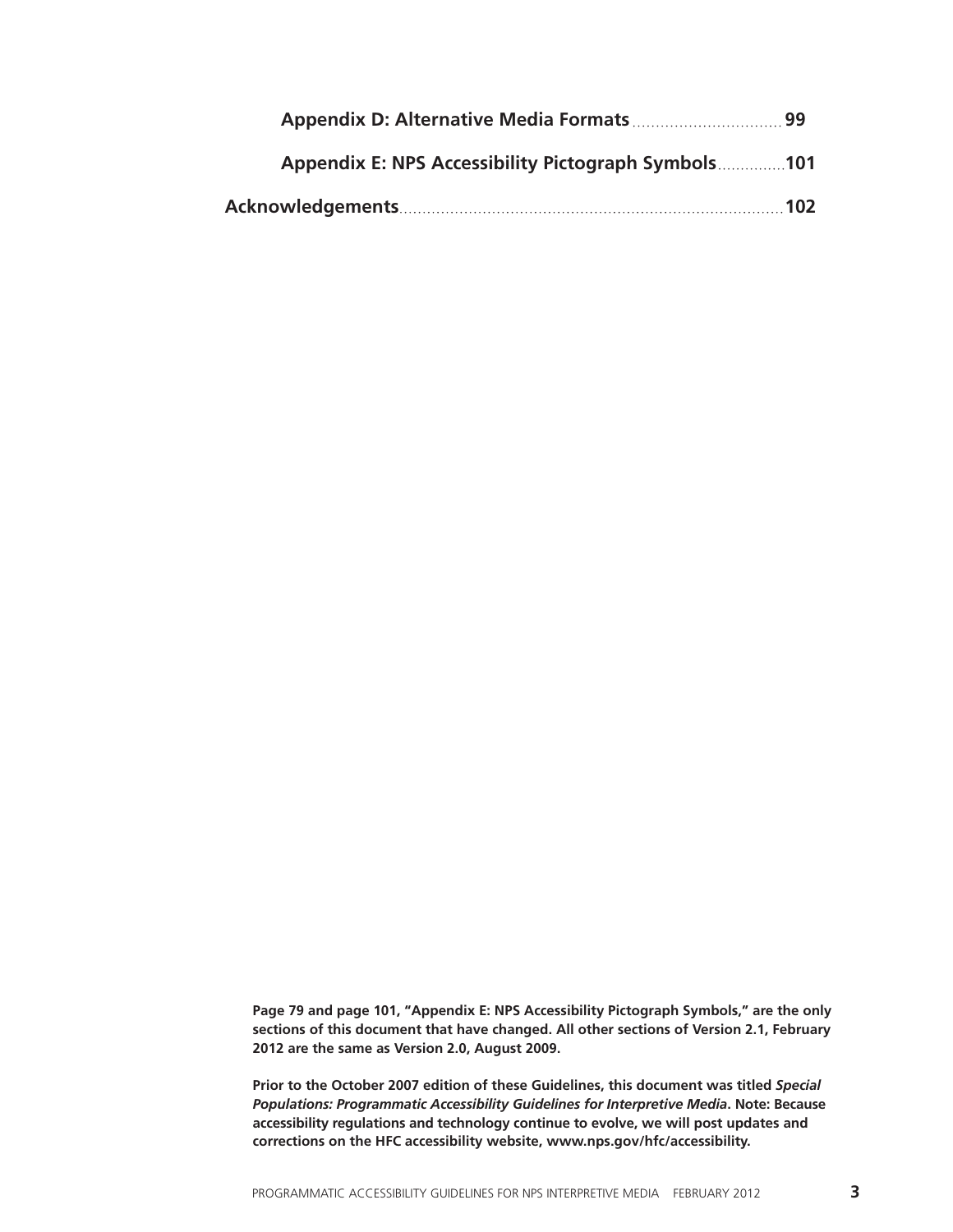#### **Wayside Exhibits** 9

Wayside exhibits are large-format outdoor sign-like exhibits that the National Park Service employs either to orient visitors arriving to a new location, or to reveal the stories hidden in the view. These panels combine photographs, artwork, diagrams or maps, and texts that are written to be easy to read aloud. The goal is both to describe the landscape and to reveal the significance of an outdoor place being preserved as part of the National Park System.

To make sense, way sides must be placed where a particular story intersects a particular view. Most NPS waysides are installed at trailheads, vistas, overlooks, or along front-country trails. Since NPS waysides are usually near sidewalks, hardened-surface trails, and parking areas, most are accessible to wheelchair users. But some way sides will be inaccessible to visitors with limited mobility, due to rough trail conditions and grades.

NPS managers and interpreters must constantly keep in mind that standard waysides provide little benefit to visitors who cannot see. Old-style audio message repeaters that the NPS formerly installed alongside waysides have not solved this problem because the hardware often fails outdoors. Audio technologies are emerging that can provide visitors who are blind or visually impaired access to the information that waysides deliver. While these guidelines may not specify the exact method, some method is required to make waysides accessible to visitors who are blind or visually impaired.

Because way sides are outdoors, color choices in panel design matter. Glare from sunlight must be avoided. Constant exposure to strong sunlight fogs and fades ink pigments so that lettering falls below legibility limits. Program accessibility is not just a matter of installing accessible waysides. Wayside exhibits are a prime example of an why an NPS program must be maintained in order for it to continue to be accessible. A regular inspection and panel replacement routine will keep waysides looking their best and solve many legibility problems.

Providing arriving visitors with basic orientation to an NPS site is a program; therefore it must be available to all visitors and delivered in an equitable fashion.

Good waysides should direct attention to the features they interpret, not to themselves. Writing should be focused and compressed. Way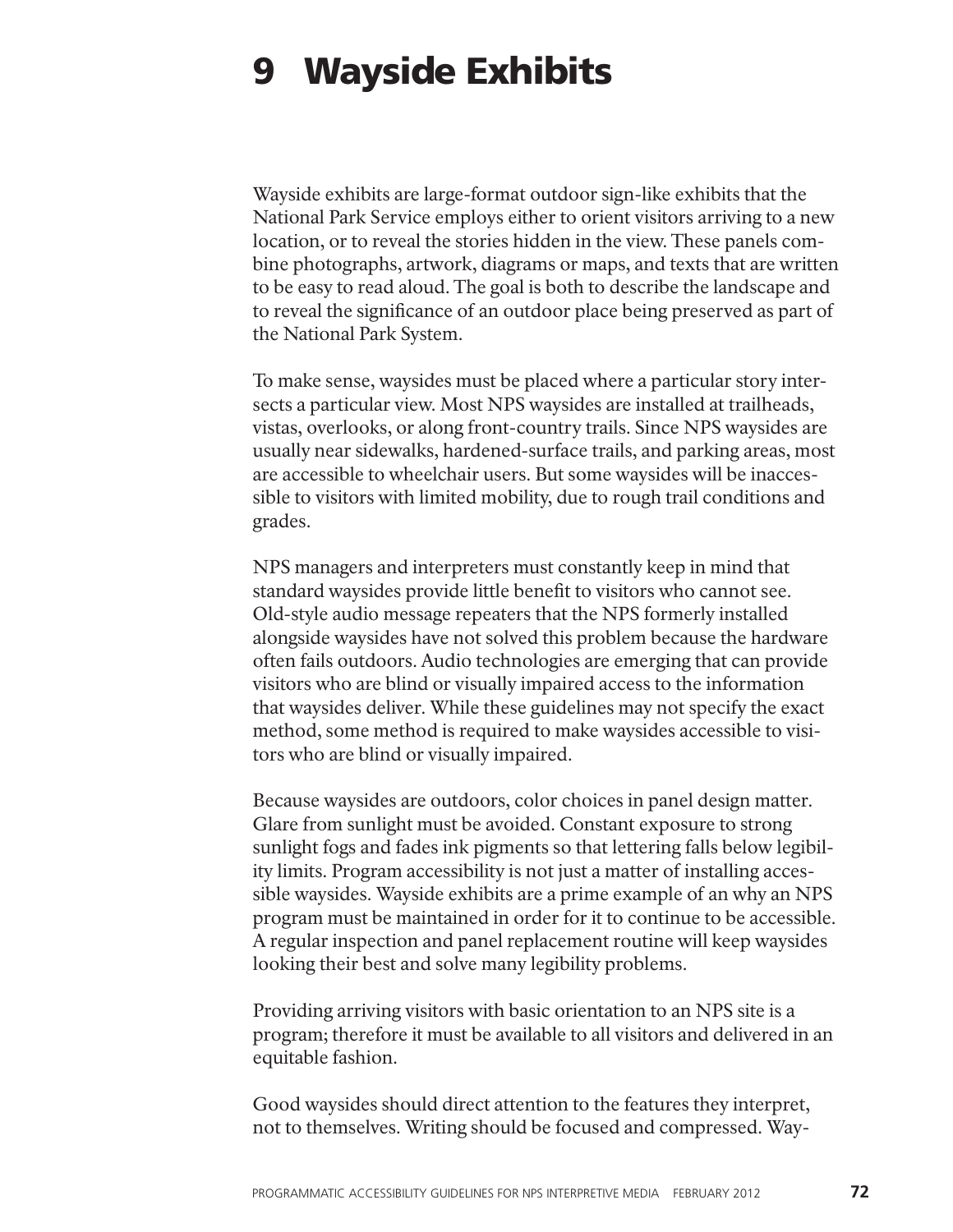sides that work best avoid complex topics and multiple layers of information. Graphic elements must be organized to be powerful enough to draw visitors into the story.

For more information, visit www.nps.gov/hfc/products/waysides/ way-process-access.htm. (See "NPS Wayside Exhibit Map Standards" and "NPS Wayside Exhibit Typographic Standards.")

■ Wayside exhibits shall be installed at wheelchair-accessible locations wherever possible. (See "Exhibits Guidelines: Mobility.")

■ Wayside exhibit panels shall be installed at heights and angles favorable for viewing by all visitors, including wheelchair users. For standard NPS low-profile exhibits (angled at 30 or 45 degrees) the recommended height is 32 inches from the bottom of the exhibit frame to finished grade; for upright exhibits and bullet in boards the height is 24–36 inches from the bottom of the exhibit frame to finished grade, depending on panel size.

- Trailhead exhibits shall include accessibility advisory information.
- Wayside exhibits shall have level, firm, hard-surfaced, and slip-resistant exhibit pads.
- $\blacksquare$  Exhibit sites shall offer clear, unrestricted views of park features referred to in the exhibits.
- Park staff shall also consider posting wayside content (excluding copyrighted material) on the park website.

## **Wayside Exhibits** Guidelines: **Vision**

- Exhibit typography shall be legible and readable and conform to the "NPS Wayside Exhibit Typographic Standards," www.nps.gov/hfc/ products/waysides/way-pdfs.htm.
- Panel colors shall be selected to reduce eyestrain and glare and to provide excellent readability under field conditions. Because of its reflectivity, white shall not be used as a background color.
- Selected wayside exhibits shall incorporate tactile elements like models, texture blocks, and relief maps using raised lines, base relief, or three dimensional.

### **Wayside Exhibits Guidelines: Mobility**